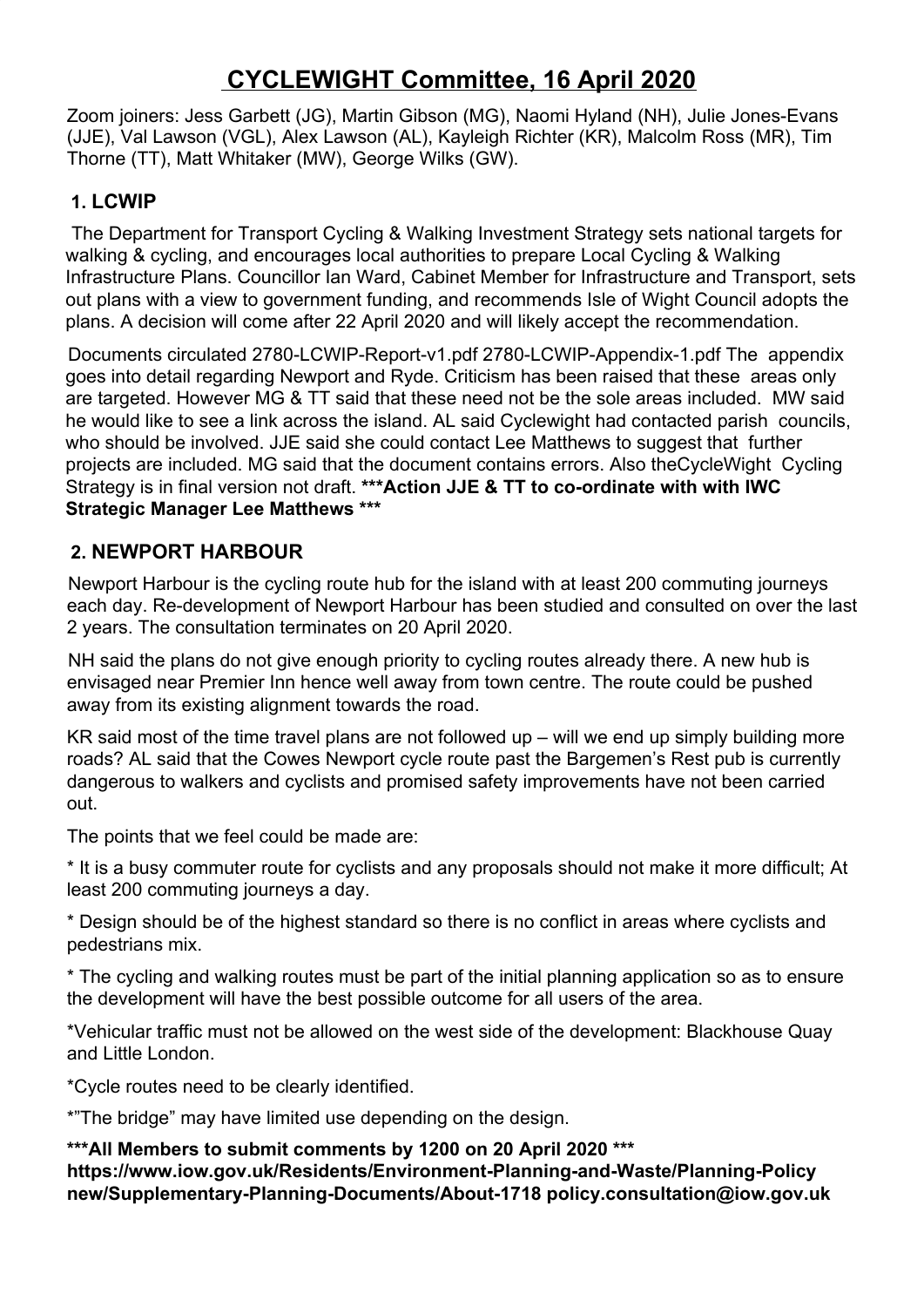#### CW20200416.odt 1Of 3 19/4/2020

# **3. Letter to Bob Seely re government spending**

The current lockdown shows the benefits from cleaner air and quieter roads. As reported by Cycling UK the Rishi Sunak Budget for England & Wales allocated £27 billion for road building but left local authorities with no money for walking & cycling networks. It was agreed to

#### \*\*\*W**rite to Bob Seely MP to demand investment in active & sustainable transport infrastructure.\*\*\***

#### **4. Space for Cyclists**

**Do we have any faves? Fairlee Road is an obvious one!** There is much talk of social distancing. It appears that it will be with us for some time. In other parts of the country (London, Brighton and York) there are moves afoot to give up more space to pedestrians and cyclists. Please read the article. Can you think of places on the Island that may be worthy of such action? Please do contact us.

https://road.cc/content/news/more-space-cyclists-and-walkers-major-london-roads-272771

#### **5. Undercliff event**

From previous minutes: The IWC intention to seek funding to re-open the vehicle through route was discussed at the Cycle Forum. There is now a speed limit of 30 mph on the Undercliff, and the alternative Round-the-Island direction signs have been approved by the DfT. CW should chase Island Roads to install these, and when this happens we should arrange publicity and an event/ride/celebration. The IW Ramblers & Hants & IW Wildlife Trust *could be invited to participate. Saturday 6 June was suggested as a date.*

TT has contacted parish councillor Stephen Cockett, who says he would support this but thinks local businesses would not give much support. It was felt that we should review this on the next few months. There was nothing stopping CW from running an evert.

#### **6. Web site addresses**

We have acquired websites IWCyclingfestival.com & co.uk & .org.uk. JG confirmed we have paid registration fees. AB is completing formalities. MW suggested we need to put contact information on the websites so that people are aware of the availability for any such event. They should be linked back to the Cyclewight website.

# **7. AOB**

# As part of Zero Carbon targeting, Kayleigh Richter has been tasked to set out (by end of April) an Environment Strategy particularly including transport covering the next 5 years. She requested any suggestions to be made or sent to her later.

JJE said 20mph speed limits would contribute to safety & hence more use of active travel. AL said electric vehicles should be promoted in order to encourage use of non-fossil fuel. MR said a Greening of Ryde project is underway, and hedges are being restored.

# MW said we should list the bike shops open to support them

# The Coastal Path consultation is open to representations until 13 May 2020.

https://www.gov.uk/government/publications/england-coast-path-on-the-isle-of-wight-comment-on proposals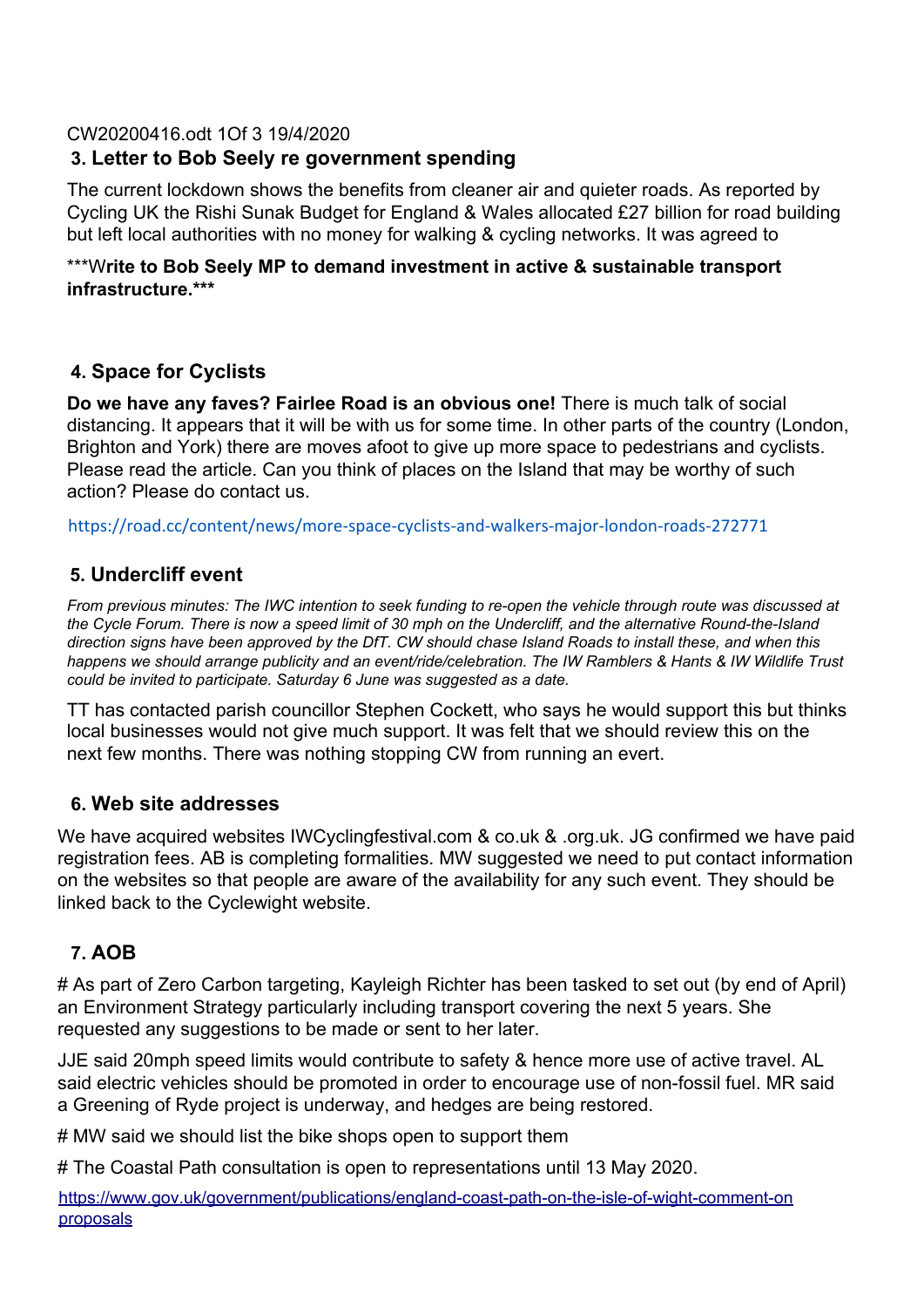# **8. FUTURE MEETINGS**

CW20200416.odt 2Of 3 19/4/2020 IW Cycle Forum normally February, June, October.)

Committee: TBA